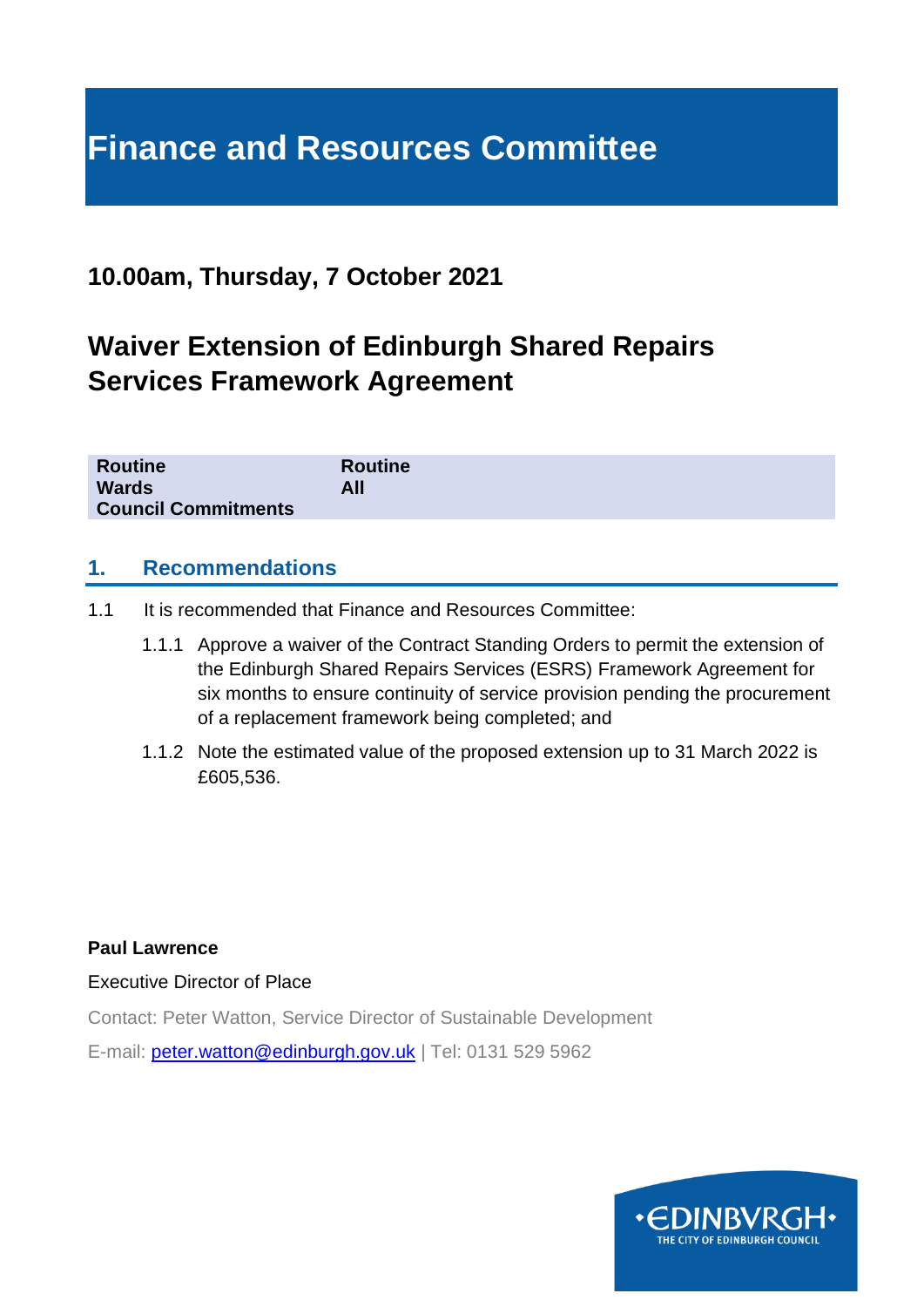# **Report**

### **Waiver Extension of Edinburgh Shared Repairs Services Framework Agreement**

#### **2. Executive Summary**

- 2.1 This report requests that Committee approves the extension, under a waiver of the Contract Standing Orders, to the existing Edinburgh Shared Repairs Services (ESRS) Framework Agreement by six months until the completion of the procurement exercise for the re-tendering of the framework in March 2022.
- 2.2 The ESRS Framework Agreement was approved by Finance and Resources Committee, on [19 January 2017,](https://democracy.edinburgh.gov.uk/CeListDocuments.aspx?CommitteeId=140&MeetingId=2296&DF=19%2f01%2f2017&Ver=2) with an estimated contract value of £20m over a period of four years. As a result of the ESRS service, through empowering homeowners to take responsibility to organise common repairs to the buildings in which their properties are housed, there has only been £1.2m spent throughout the life of the framework. Due to this underspend, approval of this extension is in contract duration only, not value.

#### **3. Background**

- 3.1 The ESRS acts as an enforcement service which, upon issue of statutory notices, provides essential repairs to the shared or common areas of private and mixed tenure properties on behalf of private homeowners who have exhausted all other reasonable means of agreeing to undertake a shared repair. The costs of repair are recovered from homeowners under the City of Edinburgh District Council Order Confirmation Act 1991.
- 3.2 The ESRS Framework Agreement was approved by Committee, on 19 January 2017, with an estimated contract value of £20m over a period of four years. As a result of the ESRS service, through empowering homeowners to take responsibility to organise common repairs to the buildings in which their properties are housed, only £1.2m has been spent throughout the life of the framework. Due to this underspend, approval of this extension is in contract duration only, not value.
- 3.3 The procurement exercise to retender the Framework Agreement has been delayed due to the impact of the COVID-19 pandemic and subsequent competing resource requirements. It is currently underway and due to be completed by March 2022.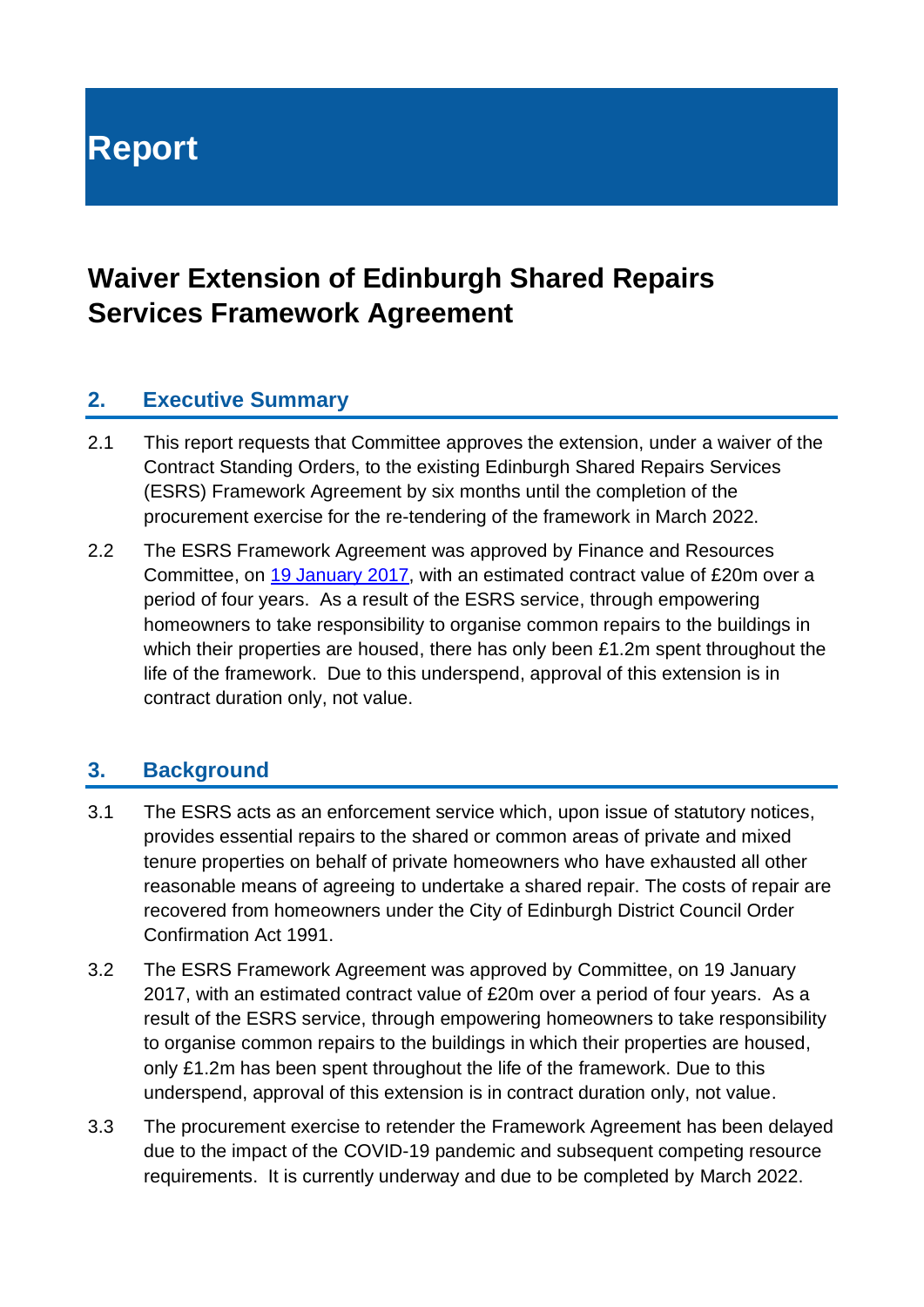#### **4. Main report**

- 4.1 In December 2020, a Prior Information Notice (PIN) was published on Public Contracts Scotland (PCS) website to invite potential contractors, with an interest in providing tenement repairs to the shared or common areas of private and mixed tenure properties, to express their interest. Thirty organisations have responded, to date.
- 4.2 The new Framework Agreement will include two Lots made up of eight contractors each. Lot 1 will be for fabric repair works contracts up to the value of £50,000 and Lot 2 will be for fabric repair works contracts valued up to £250,000.
- 4.3 In order to enable the Council to meet statutory duties and provide property owners with an expected level of service, it is necessary to extend the existing framework to continue these Council critical services while the re-procurement process is undertaken and completed.

#### **5. Next Steps**

- 5.1 Any identified works will continue to be provided by the existing Framework Agreement contractors until the new Framework Agreement is in place.
- 5.2 A further report outlining the outcome of the tender process will be reported to Committee, upon completion of the tender exercise, with this report expected to be submitted to the 3 March 2022 meeting of the Committee.

#### **6. Financial impact**

- 6.1 The Framework Agreement does not guarantee work, however, any contracts awarded will be accommodated in the existing ESRS Revenue Budget. These costs are recoverable under the City of Edinburgh District Council Order Confirmation Act 1991.
- 6.2 The total estimated value of the Framework Agreement approved by Finance and Resources Committee' on 19 January 2017, was £5m per annum, however, it was anticipated these costs would not be realised until well into 2018/19 due to the newness of the service. Costs to date have totalled just over £1.2m over the last four years, below initial expectations.
- 6.3 The estimated value of the proposed extension up to the period 31 March 2022 is £605,536.
- 6.4 Based on previous years usage, it is assessed that the aggregated value of contracts awarded via the ESRS Framework, will not exceed the estimated total value approved in 2017.